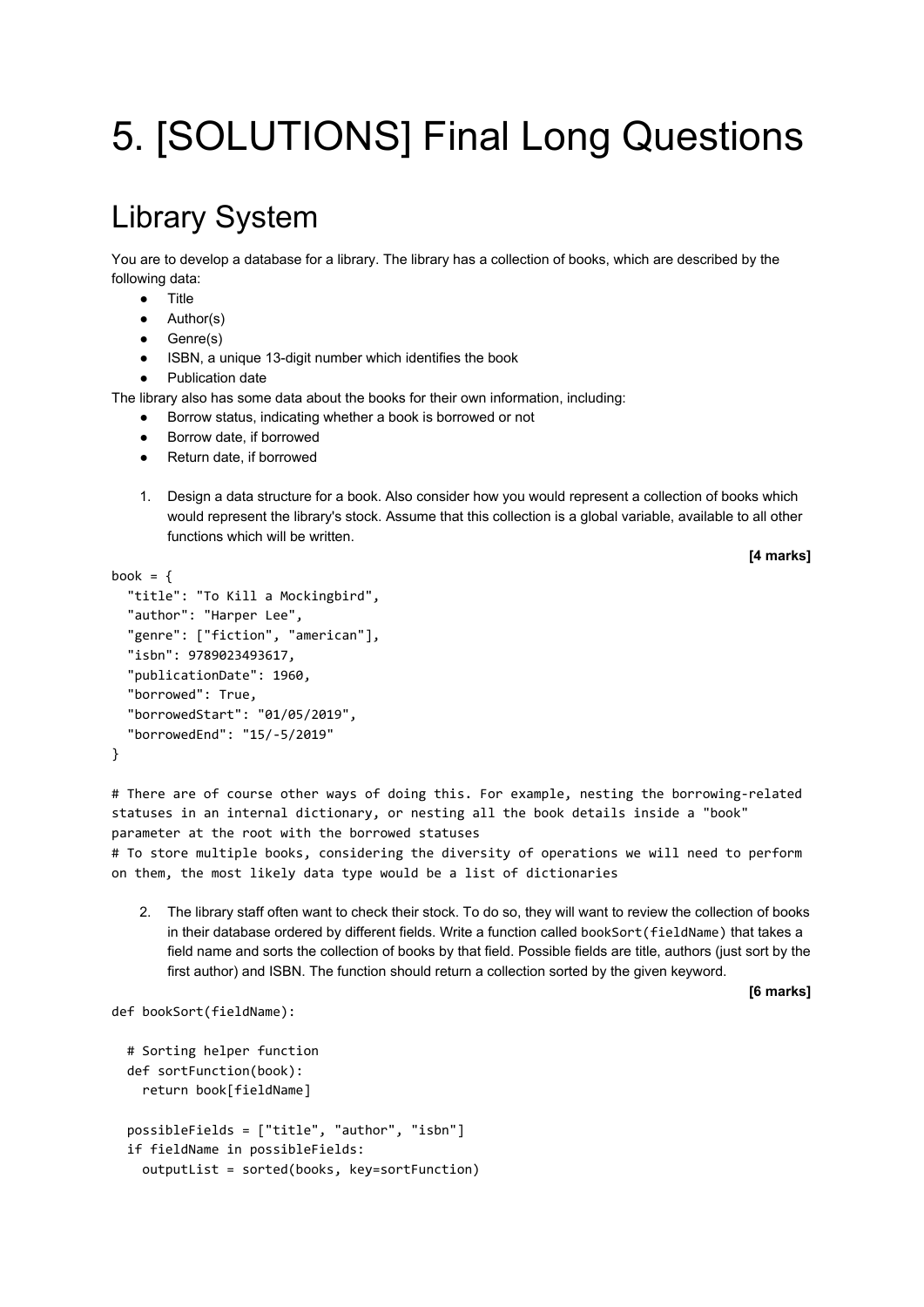return outputList

3. The database allows users to search for particular books. They can search for books which match a title, author, ISBN or publish date. Write a function bookSearch(value) where value is the search term. The function should return all books where any of the fields above matches the search term.

**[4 marks]**

```
def bookSearch(value):
   foundBooks = []
   possibleFields = ["title", "author", "genre", "isbn", "publicationDate"]
   for book in books:
     for field in possibleFields:
       if value in book[field] and book not in foundBooks:
         foundBooks = foundBooks + [book]
   return foundBooks
```
- 4. The library collects the following information on its clients:
	- Library card number, a unique 8-digit number
	- Name
	- Address
	- Books currently borrowed
	- Number of books allowed to borrow (clients who have been registered with the library for a longer period of time are allowed to borrow more books after set periods)

Assume a date is a previously defined data structure with the following associated functions:

- compare(date1, date2), which takes two dates and returns:
	- 1 if date1>date2
	- 0 if date1==date2
	- -1 if date1<date2
- difference(date1, date2), which calculates the number of days occurring between date1 and date2 (if date2 is prior to date1, the number will be negative)
- add(date, days), which calculates a date given a starting date and a number of days to add to it

Write a function called borrow(client, book, date) which allocates the book to a user, updates the borrow status, sets the borrow date and calculates a return date which is two weeks from the borrow date. No books should be allocated if the book is already borrowed or if the user has already borrowed the maximum number of books. Consider how client data is likely to be stored.

# Client data - multiple clients can be sorted in a list of dictionaries or a dictionary of

## **[6 marks]**

```
dictionaries with the library card number as the key for each user
# <<book>> represents a book data structure, as above. This could also be the ISBN
client = \{ "libraryNumber": 12345678,
   "name": "John Doe",
   "address": "555 Nowhere Street",
  "books": [<<br/>book>>, <<br/>book>>],
   "booksAllowed": 3
}
def borrow(client, book, date):
   if book["borrowed"] is False and len(client["books"]) < client["booksAllowed"]:
     book["borrowed"] = True
     book["borrowedStart"] = date
     book["borrowedEnd"] = date.add(14)
```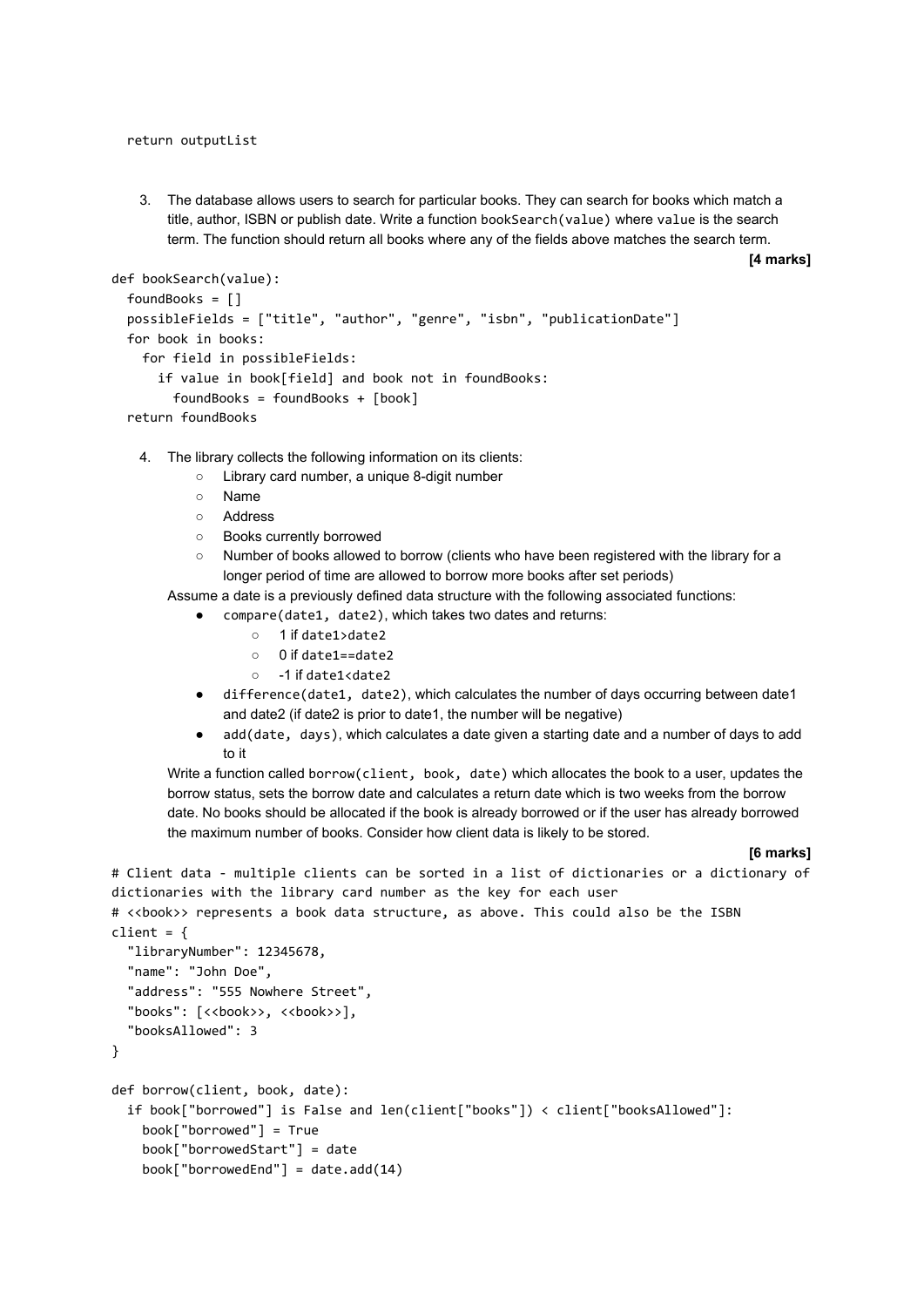client["books"] = client["books"] = [book]

5. Clients who do not return books within the allocated time will face fines, which are £2 per day overdue up to a maximum of £250 per book. Write a function fines(user, date) to calculate how much a client owes up to the date specified based on all the books they have borrowed. Note that it could be £0.

```
def fines(user, date):
 fines = 0 for book in user["books"]:
     if compare(date, book["borrowedEnd"]) < 0:
       fine = difference(date, book["borrowedEnd"]) * 2
      if fine >= 250:
        fines = fines + 250 else:
        fines = fines + fine return fines
```
6. Write a function called return(client, book, date) which does the inverse of borrow() and also displays to the librarian whether the client owes fines (and if so, how much).

```
[3 marks]
```
**[3 marks]**

**[3 marks]**

```
def return(client, book, date):
   book["borrowed"] = False
   client["books"] = client["books"].remove(book)
   print("This client owes (in £):")
   print(fines(client, date))
```
7. Sometimes a client forgets which books they've borrowed. They can come into the library and search for their library card number to display all the information stored on them, including the books they've borrowed. Write a function clientSearch(id) which takes a library card number and prints all the information sorted on that client. For the books, all the information, including the associated dates, should also be displayed.

```
def clientSearch(id):
```

```
 for client in clients:
   if client["libraryNumber"] == id:
     for book in client["books"]:
       print("Title: " + book["title"])
       print("Author: " + book["author"])
       print("Genre: " + book["genre"])
       print("ISBN: " + book["isbn"])
       print("Published: " + book["publicationDate"])
       print("Borrowed: " + book["borrowedStart"])
       print("Return due: " + book["borrowedEnd"])
```
8. The library staff need to keep on top of all the books which are loaned out. Write two functions, booksInCirculation() and booksOverdue(date) which each print out a collection of books and the library card number of the client associated with them. booksInCirculation() should print information for all currently borrowed books, booksOverdue() should print information for all currently borrowed books which are overdue according to the date specified.

```
[6 marks]
```

```
def booksInCirculation():
   for client in clients:
     if client["books"] != []:
       print("Client Card ID: " + str(client["libraryNumber"]))
```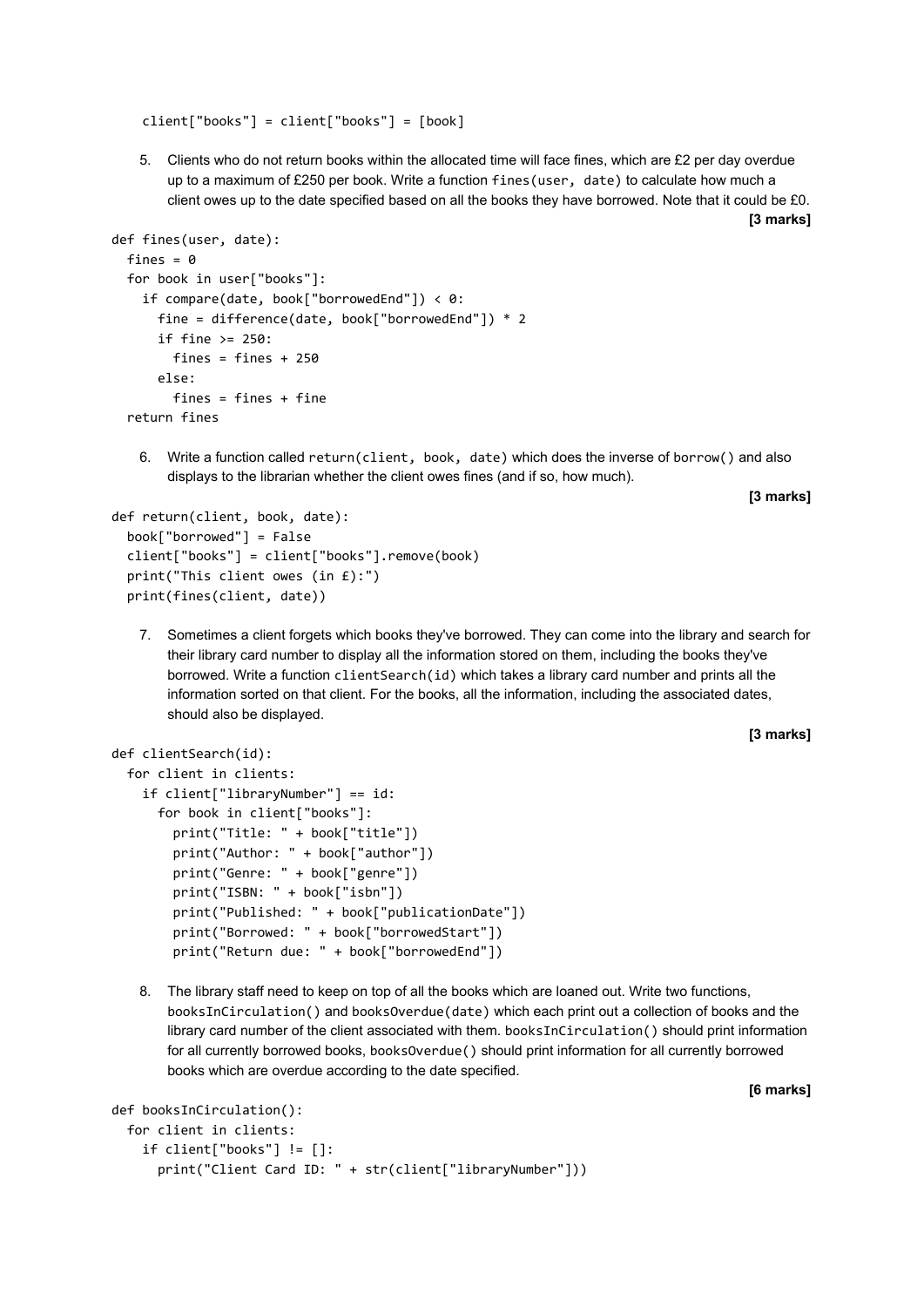```
 for book in client["books"]:
         print("Title: " + book["title"])
         print("Author: " + book["author"])
         print("Genre: " + book["genre"])
         print("ISBN: " + book["isbn"])
         print("Published: " + book["publicationDate"])
def booksOverdue(date):
   for client in clients:
    if fines(cleint, date) > 0:
       print("Client Card ID: " + str(client["libraryNumber"]))
       for book in client["books"]:
         if compare(book["borrowedEnd"], date) < 0:
           print("Title: " + book["title"])
           print("Author: " + book["author"])
           print("Genre: " + book["genre"])
           print("ISBN: " + book["isbn"])
           print("Published: " + book["publicationDate"])
```
- 9. Write a program for librarians to use which allows them to do the following:
	- Sort and search library stock
	- Issue and accept returns of book loans
	- List all books in circulation and all overdue books

Consider how you are going to handle user input. The program should keep taking instructions until an exit parameter is provided.

**[15 marks]**

```
print("The following numbers correspond to instructions:")
print(" 0 - Quit")
print(" 1 - Sort books")
print(" 2 - Search books")
print(" 3 - Borrow a book")
print(" 4 - Return a book")
print(" 5 - List books in circulation")
print(" 6 - List overdue books")
instruction = int(input("Enter a number: "))
while instruction != 0:
   if instruction == 1:
    field = input("Provide a field to sort by: ")
     print(bookSort(field))
   elif instruction == 2:
     value = input("Provide a value to search for: ")
     print(bookSearch(value))
   elif instruction == 3:
     id = int(input("Provide a borrower's card ID: "))
     borrower = None
     for client in clients:
       if client["libraryNumber"] == id:
         borrower = client
     if borrower != None:
       isbn = int(input("Provide a book's ISBN: "))
       borrowedBook = None
       for book in books:
```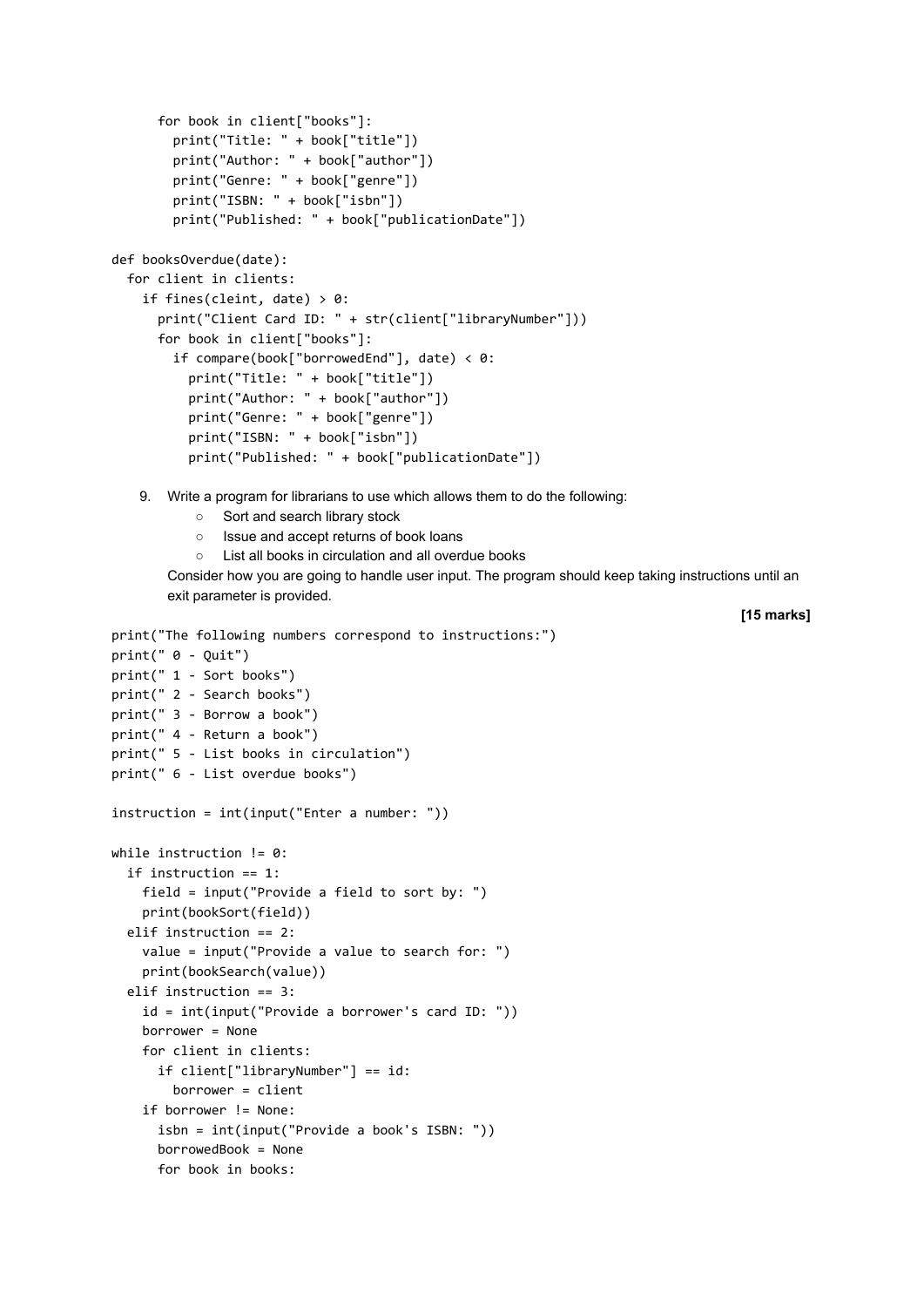```
 if book["isbn"] == isbn:
         borrowedBook = book
     if isbn != None:
       date = input("Insert date: ")
       borrow(borrower, borrowedBook, date)
     else:
       print("Book not found")
   else:
     print("User not found")
     elif instruction == 4:
       id = int(input("Provide the returning client's card ID: "))
       returner = None
       for client in clients:
         if client["libraryNumber"] == id:
           returner = client
       if returner != None:
         isbn = int(input("Provide the book's ISBN: "))
         borrowedBook = None
         for book in returner["books"]:
           if book["isbn"] == isbn:
             borrowedBook = book
         if isbn != None:
           date = input("Insert date: ")
           return(returner, borrowedBook, date)
         else:
           print("Book not found")
       else:
         print("User not found")
 elif instruction == 5:
   booksInCirculation()
 elif instruction == 6:
   date = input("Insert date: ")
   booksOverdue(date)
 print("The following numbers correspond to instructions:")
 print(" 0 - Quit")
 print(" 1 - Sort books")
 print(" 2 - Search books")
 print(" 3 - Borrow a book")
 print(" 4 - Return a book")
 print(" 5 - List books in circulation")
 print(" 6 - List overdue books")
 instruction = int(input("Enter a number: "))
```
## Top Trumps

Top Trumps is a card game. Each pack of Top Trumps is themed - about cars, or dinosaurs, or airplanes, or TV shows, for example - and each card gives a picture and some numerical data about a single example of those things. So, a pack of Top Trumps about cars would have a different make/model of car on each card, and the data might include top speed, engine size, gross weight, 0-60mph time, and so on.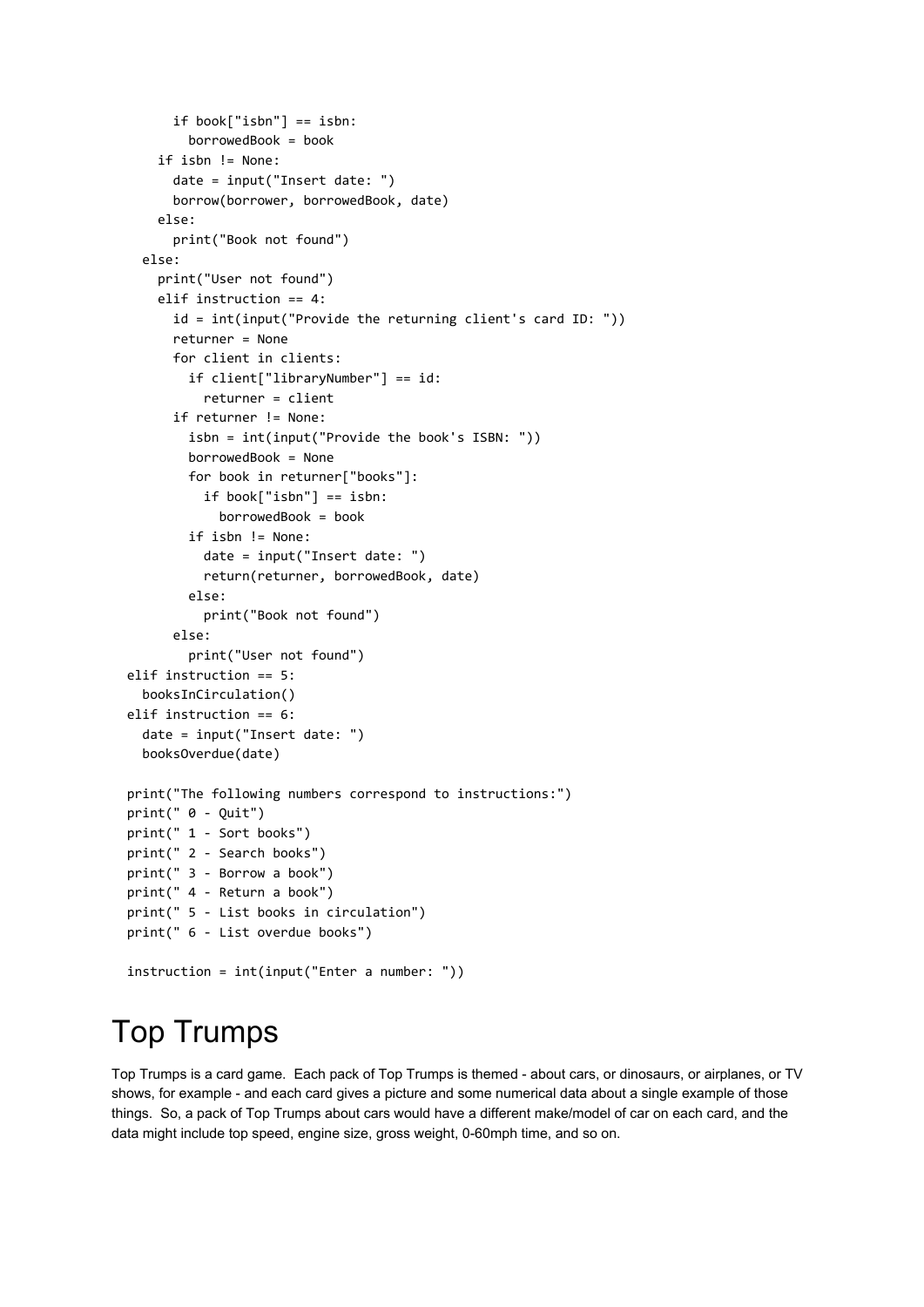In a game of Top Trumps, all the cards are dealt out to the players. One player starts and each round takes the following form:

- 1. The player chooses what appears to be the best/strongest item of data from the top card.
- 2. He/she tells the other player both the data category and the value e.g. top speed and 140mph
- 3. The player with the "best" value on that data category wins the round, and both cards are placed at the bottom of the winning player's hand of cards.
	- a. The "best" is sometimes the largest as in top speed and sometimes the smallest as in the best 0-60mph time.
- 4. The winning player is the one who starts the next round back at step one.

The game finishes when one player has all the cards.

In this question, we'll be considering a Top Trump game with:

- Two players
- A pack of 50 cards
- The theme is cars
- The data categories on each card include are as follows, where the "best" value for each category is noted:
	- Top speed (largest)
	- Engine size (in cubic centimetres) (largest)
	- Weight (smallest)
	- 0-60mph time (smallest)

The question consists of a number of parts.

1. Design Python data structures to represent a pack of Top Trump cards, containing all the necessary information to support playing the game. (Read the whole question before answering this question, so you are sure about what "playing the game" means - in particular, part 7.).

**[5 marks]**

```
# There are two main data structure
# The pack is a list of dictionaries, where each dictionary is one card
# A card dictionary has four integer entries:
# "topSpeed", "engineSize", "weight", "timeTo60"
# Here is a small instance of a pack:
cards = [ { "topSpeed" : 100, "engineSize" : 3500, "weight" : 1300, "timeTo60" : 6 },
           { "topSpeed" : 92, "engineSize" : 2400, "weight" : 1100, "timeTo60" : 7 },
           { "topSpeed" : 110, "engineSize" : 1750, "weight" : 900, "timeTo60" : 8 },
           { "topSpeed" : 80, "engineSize" : 1100, "weight" : 1000, "timeTo60" : 9 }]
# A final data structure records whether the fields should be ordered in descending order,
# that is, the smaller a value, the earlier it would be in the ranking.
```

```
descending = { "topSpeed" : True, "engineSize" : True, "weight" : False, "timeTo60" : False
}
```
2. Assume you have a pack of 50 cards in your data format, held in the variable cards. Write a function rankCategoryValues that takes the pack as a parameter and the name of a data category as a second parameter, and returns a dictionary. The dictionary should map the value of the given data category from each card (the dictionary key) to the ranking in the whole pack of that value (the dictionary value). Hence each field value has a ranking from 1 to 50 - you can assume there are no duplicate values in a single data category. For example, if the fastest car in the pack can travel at 220mph, then the dictionary will contain a key value pair of 220 and 1; if the second fastest is 218mph, the dictionary will have a key of 218 and value of 2 key-value pair; and if the slowest car is 55mph, there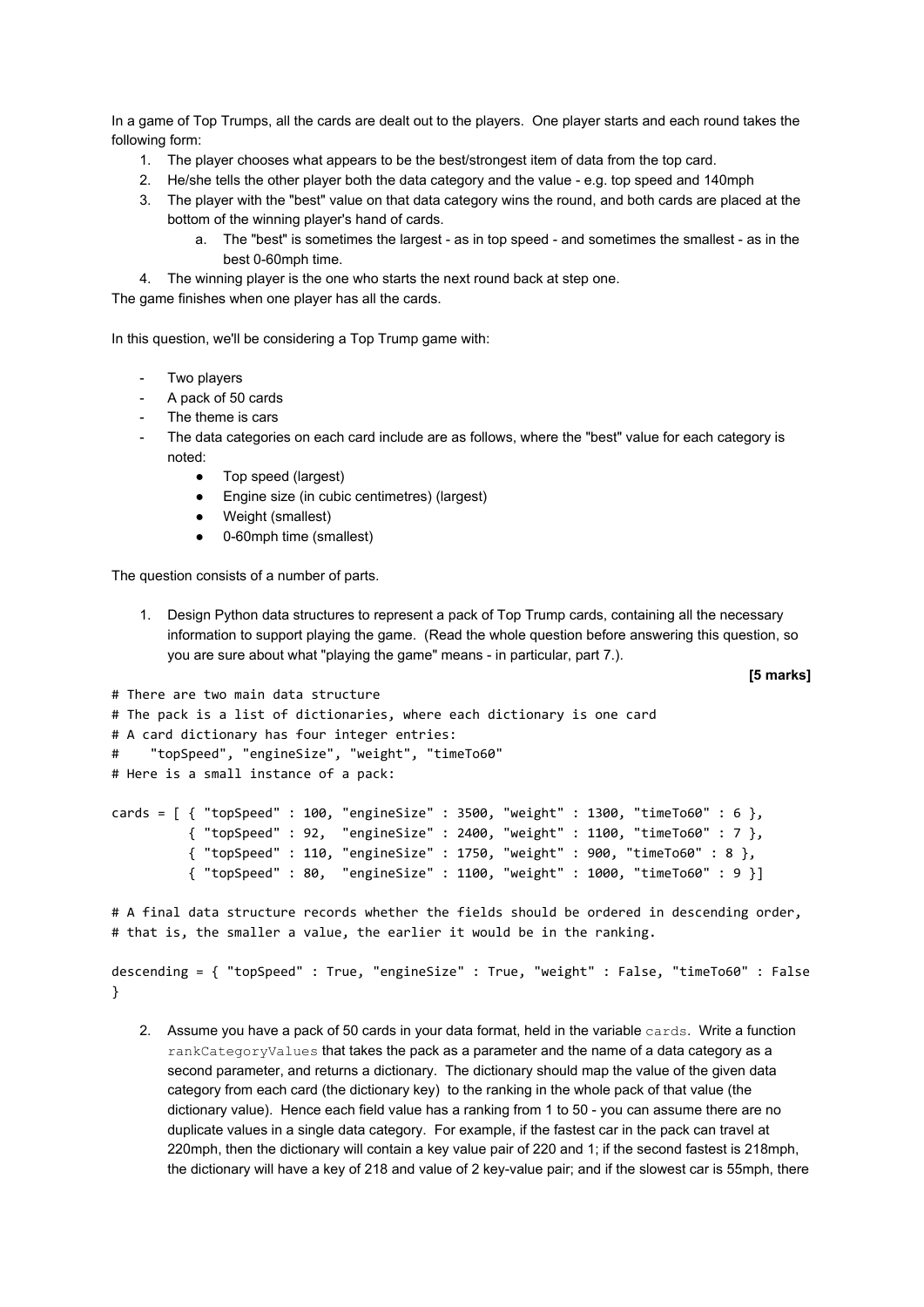will be an key of 55 and value of 50 key-value pair. Hint: sort the pack of cards before you start to build the dictionary.

**[10 marks]**

```
def rankCategoryValues( cards, cat ):
     def sortKey( card ):
         return card[ cat ]
     cards.sort( key=sortKey, reverse=descending[ cat ] )
     print( cards )
    ranking = \{\} for index in range( len( cards ) ):
        ranking[ cards[ index | cat | ] = index
     return ranking
```
3. Write a function getRanking that taking as parameters a single card, a data category name, and an appropriate collection of dictionaries, each one created by calling the function created in (2) for each different data category. Would this third parameter be best as a list or a dictionary? The function should return the ranking of that card according to the given data category.

**[3 marks]**

```
def getRanking( card, catName, rankings ):
     thisCatRanking = rankings[ catName ]
     thisCardCatValue = card[ catName ]
     thisCardCatRank = thisCatRanking[ thisCardCatValue ]
     return thisCardCatRank
```
4. Write a function taking a card and the collection of dictionaries, the same as in (3) above, and returning the name of the best data category on the card - that is, the data category whose value has the highest ranking compared to the ranking of the values of all the other data categories.

**[6 marks]**

```
def bestCatOnCard( card, rankings ):
     bestCat = "topSpeed"
     bestCatRank = rankings[ bestCat ][ card[ bestCat ] ]
     for key in card.keys():
         newKeyRank = rankings[ key ][ card[ key ] ]
         if newKeyRank < bestCatRank:
            bestCat = key bestCatRank = newKeyRank
     return bestCat
```
5. Write a function that takes a card as parameter and prints out the card details neatly. You choose the format.

**[3 marks]**

```
def printCard( card ):
     for key in card.keys():
         print( key, ": ", card[ key ] )
```
6. Write a function "deal" that takes a pack of cards, and returns two lists, each containing half the pack. You may simply split the pack in two.

```
def deal( pack ):
    hand1 = pack[ : len( pack )//2 ]
    hand2 = pack[len(<i>pack</i>)//2 : ]
```
**[3 marks]**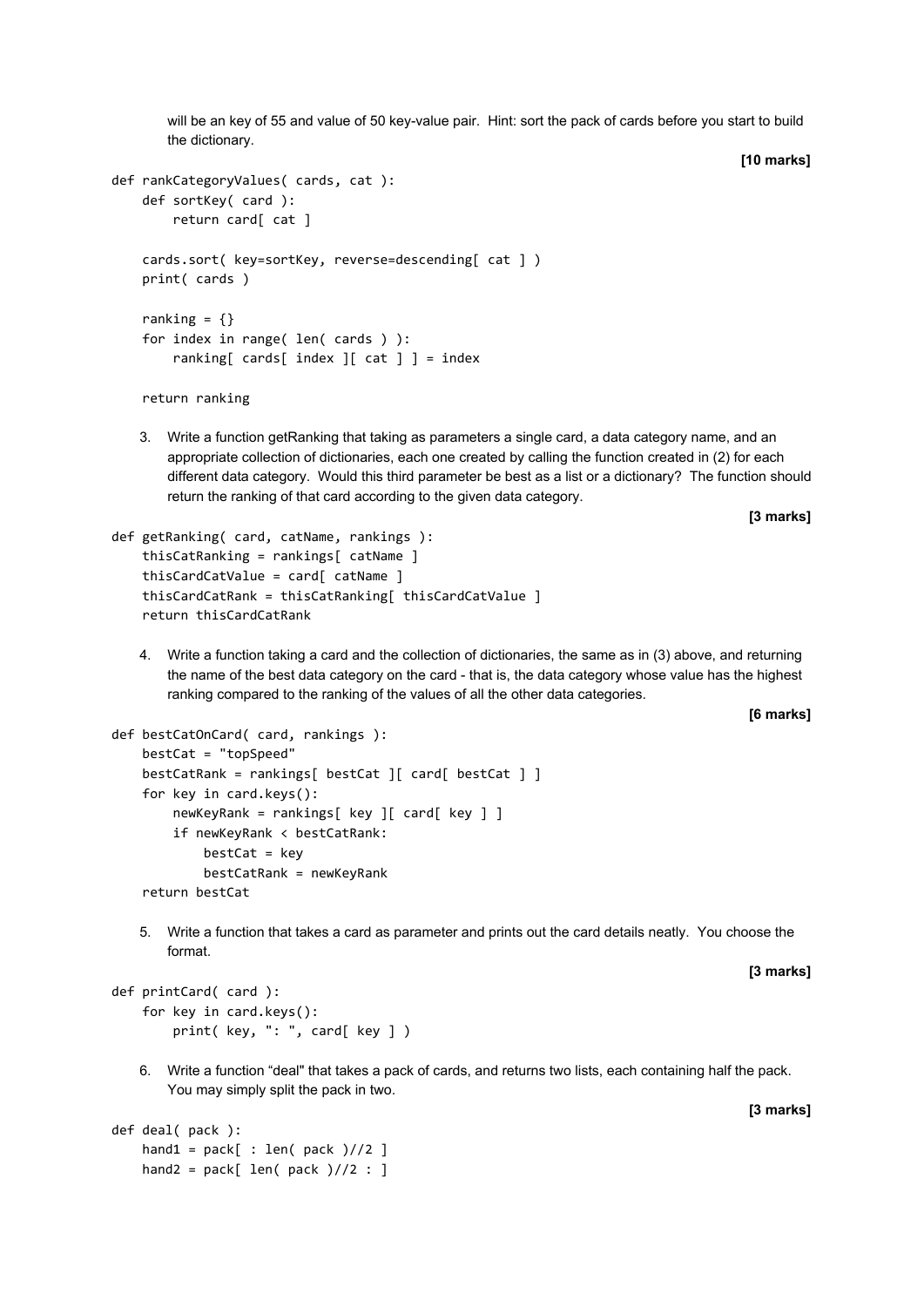return ( hand1, hand2 )

- 7. Write a program to play Top Trumps, with one human player and one computer player. The game should be played as described above, considering the following:
	- Assume you have a pack of 50 cards, in your format, randomly sorted, in the variable cards.
	- On each round, both the computer's next card and the human's next card should be displayed on the screen
	- If the human is to start the round, he/she is asked to specify the data category to be used
	- If the computer is to start the round, it uses the functions written earlier to pick the "best" data category on its card
	- Once the category is chosen, by human or computer, the computer then
		- indicates who has won
		- sets who should start the next round
		- moves the two cards to the bottom of the winner's pack
	- Play continues until one player has all the cards

```
[20 marks]
```

```
rankings = \{\}for cat in descending.keys():
     print( cat )
     rankings[ cat ] = rankCategoryValues( cards, cat )
     print( rankings[ cat ] )
pHand, cHand = deal( cards )
humanToPlay = True
more = "v"while len( pHand ) != 0 and len( cHand ) != 0 and more == "y":
    pCard = pHand[ 0 ]cCard = cHand[ 0 ] print( "Player's Card" )
     printCard( pCard )
     if humanToPlay:
         chosenCat = input( "Choose a category (type it in): " )
     else:
         chosenCat = bestCatOnCard( cCard, rankings )
         print( "Computer has chosen category " + chosenCat + "." )
     pValue = pCard[ chosenCat ]
     cValue = cCard[ chosenCat ]
     print( "Computer value is: ", cValue )
     pRank = rankings[ chosenCat ][ pValue ]
     cRank = rankings[ chosenCat ][ cValue ]
     if pRank < cRank:
         # Player has won the round
         humanToPlay = True
         pHand.append( pCard )
         pHand.append( cCard )
     else:
         # Computer has won
```